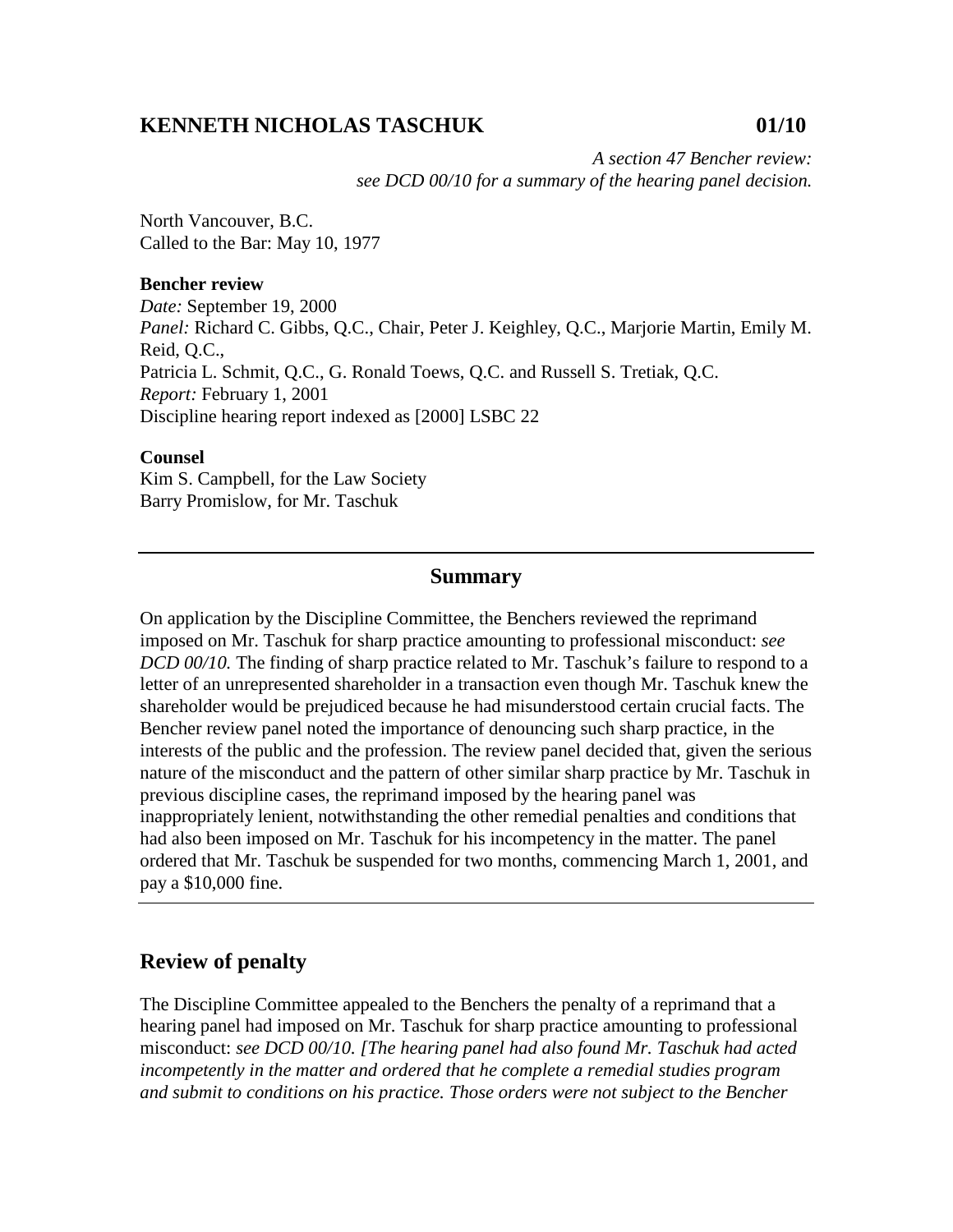#### *review.]*

The Bencher review panel noted that Mr. Taschuk's misconduct was very serious. By his failure to respond to the letter of W, an unrepresented shareholder in a transaction, Mr. Taschuk deliberately withheld non-confidential facts that W was entitled to know. He allowed W to labour under an erroneous view of the facts that was prejudicial to W's interests in the transaction. Mr. Taschuk did this to delay the possibility of W taking steps to halt one part of the transaction. Mr. Taschuk's act of nonfeasance amounted to malfeasance and was at odds with the honour and dignity of the legal profession.

The Bencher review panel considered Mr. Taschuk's discipline record, which included other incidents of sharp practice over the same time period. The panel noted that a lengthy suspension would have been warranted had the misconduct in this case followed the earlier disciplinary actions. The review panel decided, however, that those other matters should be considered in assessing penalty as Mr. Taschuk would otherwise reap an insupportable benefit from the separation of the proceedings. The seriousness of the misconduct and his pattern of sharp practice in the other cases made the penalty of a reprimand alone inappropriately lenient in this case.

The review panel noted that, while a reprimand is a "badge of dishonour" that no upstanding lawyer would willingly wear, it is neverthless the least of all sanctions and is often coupled with, or certainly implied by, the more serious penalties. A reprimand alone connotes that the conduct is at the minor end of the spectrum and that no other corrective action is required to protect the public, denounce the misconduct, deter the lawyer or maintain public confidence in a self-governing legal profession.

Mr. Taschuk did not take steps to acknowledge his wrong or redress it as might serve as a mitigating factor. A majority of the review panel noted that the time and vexation involved in Mr. Taschuk helping defend an insurance claim after being sued in this matter was not a factor serving to reduce penalty, just as the fact that he "went down swinging" in his discipline hearing could not serve to increase penalty.

The panel ordered that Mr. Taschuk:

- 1. be suspended for two months, commencing March 1, 2001; and
- 2. pay a \$10,000 fine by August 30, 2001.

\* \* \*

### **The issue of rehearing**

*Majority:* The Bencher review panel noted that the hearing panel may have misinterpreted the evidence of two witnesses as being corroborative of statements made by Mr. Taschuk when, in fact, their evidence appeared to contradict Mr. Taschuk's statements. After weighing the potential importance of correcting the finding in relation to the whole of the case, a majority of the review panel could not conclude that this